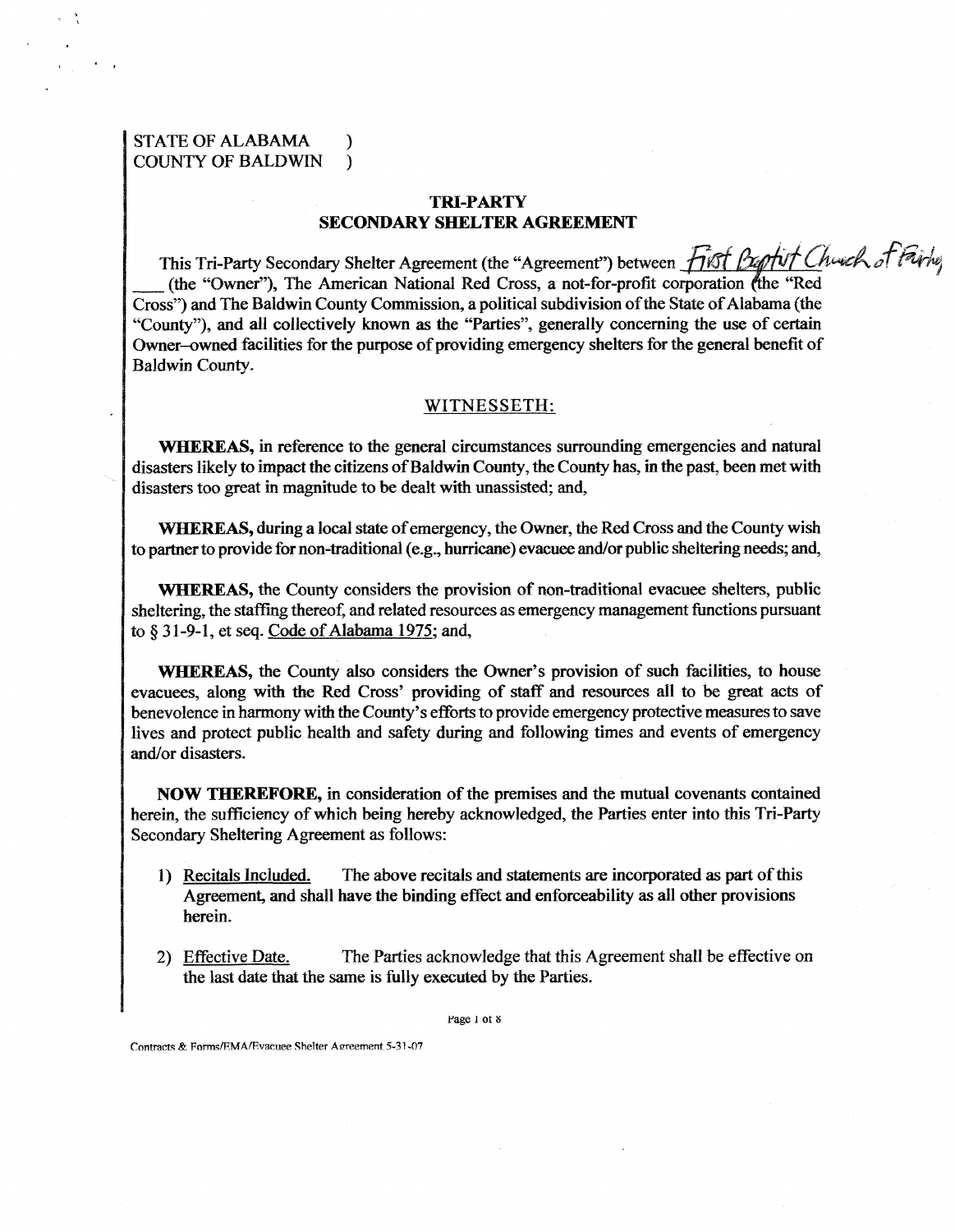- 3) Limited Amement. The Parties **agree** that this Agreement is limited in scope to the Owner providing a facility as an evacuee shelter if necessary, the Red Cross providing various disaster relief functions including operation of the facility, and the County procuring listed resources and reimbursing the Owner if and when necessary. Notwithstanding the scope of this Agreement, nothing shall prevent the Owner from submitting any eligible expenses in their requests for consideration of reimbursement from the County.
- 4) General Certifications of the Parties. The Parties generally certify the following:
	- i) The costs associated with general wear and tear within the Owner's facility shall be non-reimbursable, and the same shall be omitted fiom any Owner requests for reimbursement fiom the Red Cross or County.
	- ii) Any change, improvement, aiteration or modification, of any **kind,** made to or for the facility and/or property, without limitation, during, prior to, or in anticipation of occupancy must first receive written consent from the Baldwin County Commission in order for such modifications to be considered for County reimbursement.
	- iii) All Parties will conduct a pre-occupancy inspection, attached as Exhibit A, of the facility to identify, in writing, existing but obvious facility flaws, problems and/or defects before the facility is used as a shelter.
	- iv) All Parties following the closing of the shelter will conduct a post-occupancy inspection of the facility, attached as Exhibit B, in order to identify in writing existing but obvious facility flaws, problems and/or defects.
- 5) Ovvner Certificatiom. The Owner certifies that:

The Owner shall herein designate and provide certain Owner-owned facilities for the purposes of housing individuals affected by natural disasters, emergency events, or other conditions which require the activation of the disaster relief functions of the Red Cross. Red Cross will determine if the facility is suitable for use as a public shelter and will determine the capacity of the shelter. The Owner will make the facility available to Red Cross for use as a shelter, upon **Red** Cross' oral or written request. The Owner shall provide support and necessary access to resources found within the respective facility to include, without limitation, telecommunications, electricity, natural gas, furnishings, water, and food.

- i) The Owner shall provide an accessible primary and alternate contact person, without limitation, prior to and during the entire time the facility is utilized as a shelter.
- ii) The Owner may remit to the County eligible costs incurred which have not been reimbursed by the Red Cross, for the sheltering of evacuees and/or displaced individuals including related expenses.
- iii) The Owner will, to the extent as possible, seek out volunteers and/or staff to assist the Red Cross in its overall effort to house and generally provide for those occupying and/or being served by the facility.

**rage i ot 8**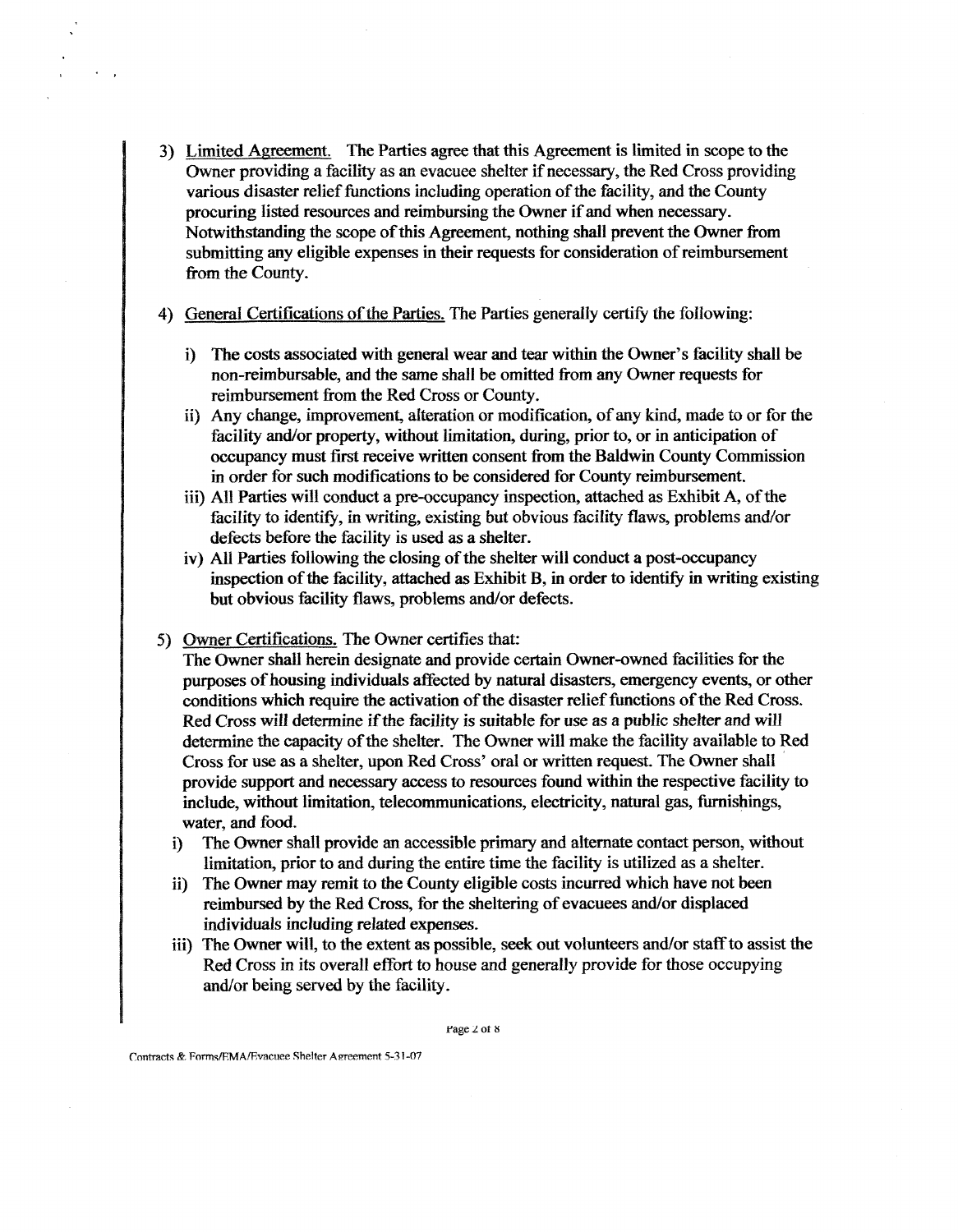- iv) The Owner will appoint a person to coordinate the Owner's activities ("Faciligy Coordinator"). The Facility Coordinator will coordinate the use of the shelter with Red Cross' designated official ("Shelter Manager") and will collaborate to resolve questions or dilemmas regarding shelter operations. The Facility Coordinator will secure all equipment that is not to be used by Red Cross before the shelter is turned over to Red Cross.
- **v)** The Facility Coordinator shall, if feasible, designate a Foodservice Manager who will establish a feeding schedule and determine foodservice inventory and supply needs. At the direction of and in cooperation with the Shelter Manager, the Foodservice Manager will provide food and supplies needed for meals at the shelter site. If, in the opinion of the Shelter Manager, additional food or supplies **are** needed, the Shelter Manager will coordinate the procurement of the additional food or supplies. Red Cross will pay or reimburse Owner for all food and supplies, as approved by the Shelter Manager and used in the course of operating the shelter.
- vi) The Facility Coordinator shall, if feasible, designate a Facility Custodian who will establish and direct the sanitation inventory and supply needs. The Facility Coordinator or Facility Custodian will order and provide all sanitation and custodial supplies and services, as determined by the Shelter Manager. Red Cross will pay or reimburse Owner for all sanitation supplies, **as** approved by the Shelter Manager and used in the course of operating the shelter.
- vii) The Facility Coordinator and the Shelter Manager shall, if feasible, jointly coordinate a work schedule for **any** personnel who **are** not County or Red Cross employees, volunteers, or contractors. If the Owner experiences shortfalls in personnel and is unable to appoint a Foodservice Manager or Facility Custodian, the Facility Coordinator will notify the Shelter Manager, who may obtain such services by contract.
- viii)Red Cross is not responsible for coordinating police or security for the shelter. Any private security services that are to be the responsibility of Red Cross must be arranged under a separate agreement.
- $ix)$  Within thirty (30) days after the close of a shelter, the Owner shall submit to the Red Cross its request for reimbursennent, with supporting invoices, to the address included herein. Invoices and the supporting documentation shall include a list of the Owner's operations personnel and hours worked at the shelter, and details on any materials or goods used or consumed.
- x) Should the Owner not be reimbursed by the Red Cross, the Owner shall immediately submit such non-reimbursed costs to the County for consideration of reimbursement by the County.
- xi) The Owner shall not release any information concerning occupants of, or people served by, the shelter without express written consent of the Red Cross. Owner will refer all media questions related to the shelter to the Shelter Manager. Press releases issued to the media will credit all Parties.
- xii) Signage identiEying the shelter will **be** allowed fiom all Parties and each will be responsible for removal of signage, if necessary, upon closing of the shelter.

rage **j ot a**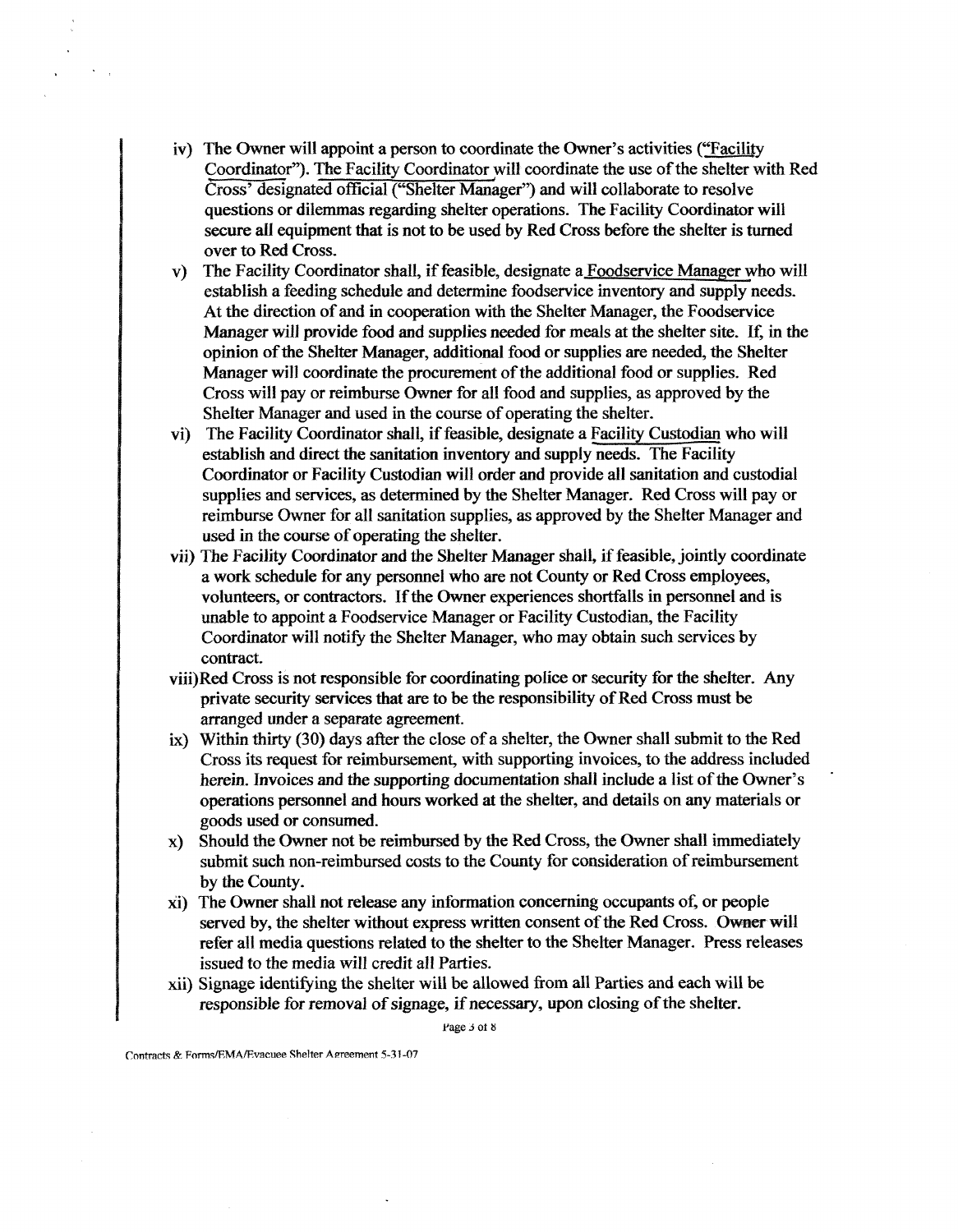- 6) Countv Certifications. The County certifies the following:
- i) To the extent any of Owner's personnel costs are not reimbursed by the Red Cross, the County will reimburse personnel costs at actual, current, per-hour straight time rate for instruction, custodial, maintenance, and food service.
- $\ddot{i}$ ) To the extent any of Owner's out-of-pocket operational expenses are not reimbursed by the Red Cross, the County will reimburse the Owner for the reasonable out-of-pocket costs and expenses for the operational expenses, including the replacement of food, supplies, and equipment.
- iii) The County recognizes secondary shelters as a vital function in disaster response and recovery, and sanctions them as part of the County's Emergency Management Operations Plan.
- iv) The County may, when deemed necessary and requested and approved by the Shelter Manager, procure resources for the Red Cross and/or the Owner which could include, without limitation or **guarantee,** the following:
	- 1. Generators
	- 2. Emergency Lighting Kits
	- 3. Communications Equipment
	- 4. Cots, Blankets, Pillows
	- 5. Towels, Washcloths
	- 6. Fans
	- 7. Showering Facilities
	- 8. Extension Cords
	- 9. Gasoline for Generators
	- 10. Food
	- 11. Beverages
	- 12. Janitorial Supplies
	- 13. Paper products
	- 14. Toiletries
	- 15. Augment Personnel
	- 16. Interpreters
	- 17. Security
	- 18. Transportation
	- 19. Message Boards/Signage
- 7) Red Cross Certifications. The Red Cross Certifies the following:
- i) The Red Cross Shelter Manager has primary responsibility for the operation of the shelter. The Red Cross will provide additional Red Cross staff and volunteers to **carry**  out the activities of the shelter.
- ii) The Red Cross and all of its agents, employees, and volunteers will exercise reasonable care in the operation of the shelter facility.

Page 4 of 8

**lontracts** &. **FormslEMAfi?vacuee Shelter Amement 5-3 1-07**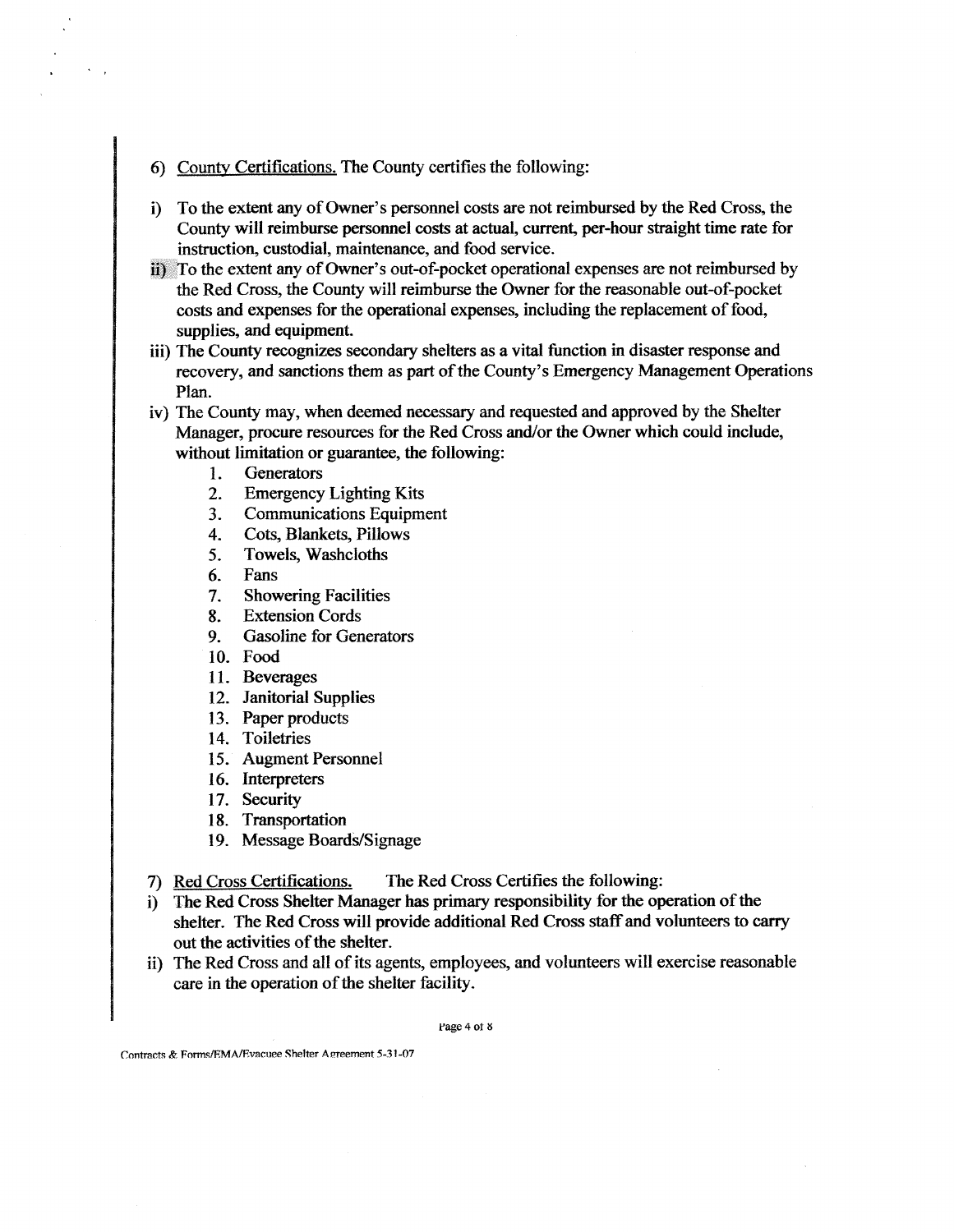- iii) The Red Cross will reimburse the Owner for personnel costs at actual, current, per-hour straight time rate for custodial, maintenance, and food service.
- iv) The Red Cross will reimburse the Owner for the reasonable out-of-pocket costs and expenses for the operational expenses it incurs due to the use of the facility as a shelter, including the replacement of food, supplies, and equipment. **Property** damaged, lost or stolen due to the negligence of the Red Cross will be compensated based on depreciated actual cash value. Reimbursement for any extraordinary or capital expenses (including without limitation painting, carpeting, wiring, and structural work) will be limited to replacement **at** actual cash value of the property. In such cases, the Red Cross will select from among bids from at least three reputable contractors. Storm damage and other damage caused by the disaster is not the responsibility of the Red Cross.
- **v)** The Red Cross will notify the **Owner** or Facilities Coordinator of the closing schedule for the shelter.
- 8) Review of Receipts Limited & No **Guarantee.** The **County** will receive and document all non-reimbwsed costs submitted by the Owner. Notwithstanding such receipt, the County makes no **guarantee,** wanrantee or opinion as to the eligibility or payment of such expenditures.
- 9) 24-Hour Points of Contact.

**OWNER PRIMARY:** Cell  $#$ :

<u>Brent</u> Shaw<br>311 - 6636

Cell #:

OWNER ALTERNATE: Sandi Williamson

RED CROSS: Cell #:

COUNTY: Cell #:

**10)** Notices:

OWNER:  $\alpha$ Fairbroe

RED CROSS: The American National Red Cross Alabama Gulf Coast Chapter P.O. Box 1764 Mobile, **AL 36633**  With a copy to: The American National Red Cross Office of the General Counsel **2025** E Stxeet, N.W. Washington, D.C. **20006** 

**rage s ot 8**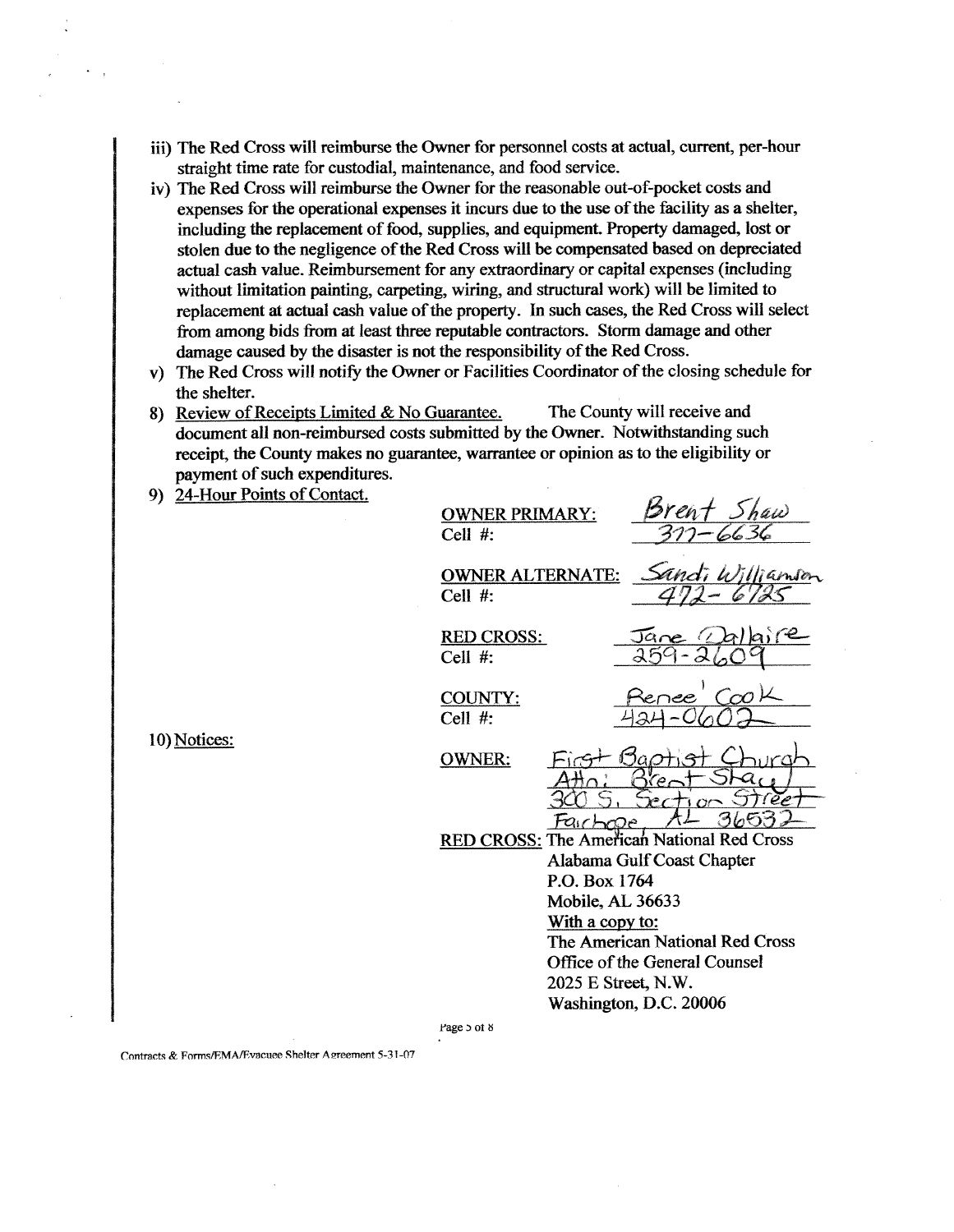|                                                                            | <u>With a copy to:</u>          |
|----------------------------------------------------------------------------|---------------------------------|
|                                                                            | The American National Red Cross |
|                                                                            | <b>Disaster Operations</b>      |
|                                                                            | 2025 E. Street, N.W.            |
|                                                                            | Washington, D.C. 20006          |
|                                                                            | Invoices to:                    |
|                                                                            | The American National Red Cross |
|                                                                            | Alabama Gulf Coast Chapter      |
|                                                                            | P.O. Box 1764                   |
|                                                                            | Mobile, AL 36633                |
| COUNTY:                                                                    | The Baldwin County Commission   |
|                                                                            | c/o The Chairman                |
|                                                                            | 312 Courthouse Square           |
|                                                                            | Bay Minette, AL 36507           |
|                                                                            | With a copy to:                 |
|                                                                            | The Baldwin County EMA          |
|                                                                            | 23100 McAuliffe Drive           |
|                                                                            | Robertsdale, AL 36567           |
|                                                                            |                                 |
| d Non-Traditional Facilities. The Parties agree that the following Owner-  |                                 |
| poerties may be utilized during natural disasters or local emergencies, as |                                 |

11) Designate owned properties may be utilized, during natural disasters or local emergencies, evacuee-shelter facilities:

| <b>Facility description:</b>            | Location/Address:  | Approx. size: |
|-----------------------------------------|--------------------|---------------|
| First Beptist Church 300 S. Section St. |                    |               |
|                                         | Fairhope, AL 36532 |               |

- 12) Term and Termination of the Agreement. Any of the Parties shall be able to, upon 30 days advance written notice, terminate this Agreement.
- 13) No Agency Created. This agreement does not create an agency relationship between or among any of the parties hereto. It is neither the express nor the implied intent of the Parties to create an agency relationship pursuant to this Agreement and the creation of such a relationship is prohibited and void.
- 14) Unenforceable Provisions. If any one or more of the provisions contained herein shall, for any reason, be held to be invalid, illegal or unenforceable in any respect, then such provision or provisions shall be deemed severable from the remaining provisions hereof, and such invalidity, illegality or menforceability shall not affect any other provision

Page 6 of 8

**Imtnct?** &. **FnrmsRMARvacuee Shelter A** meement **5-3 7-07**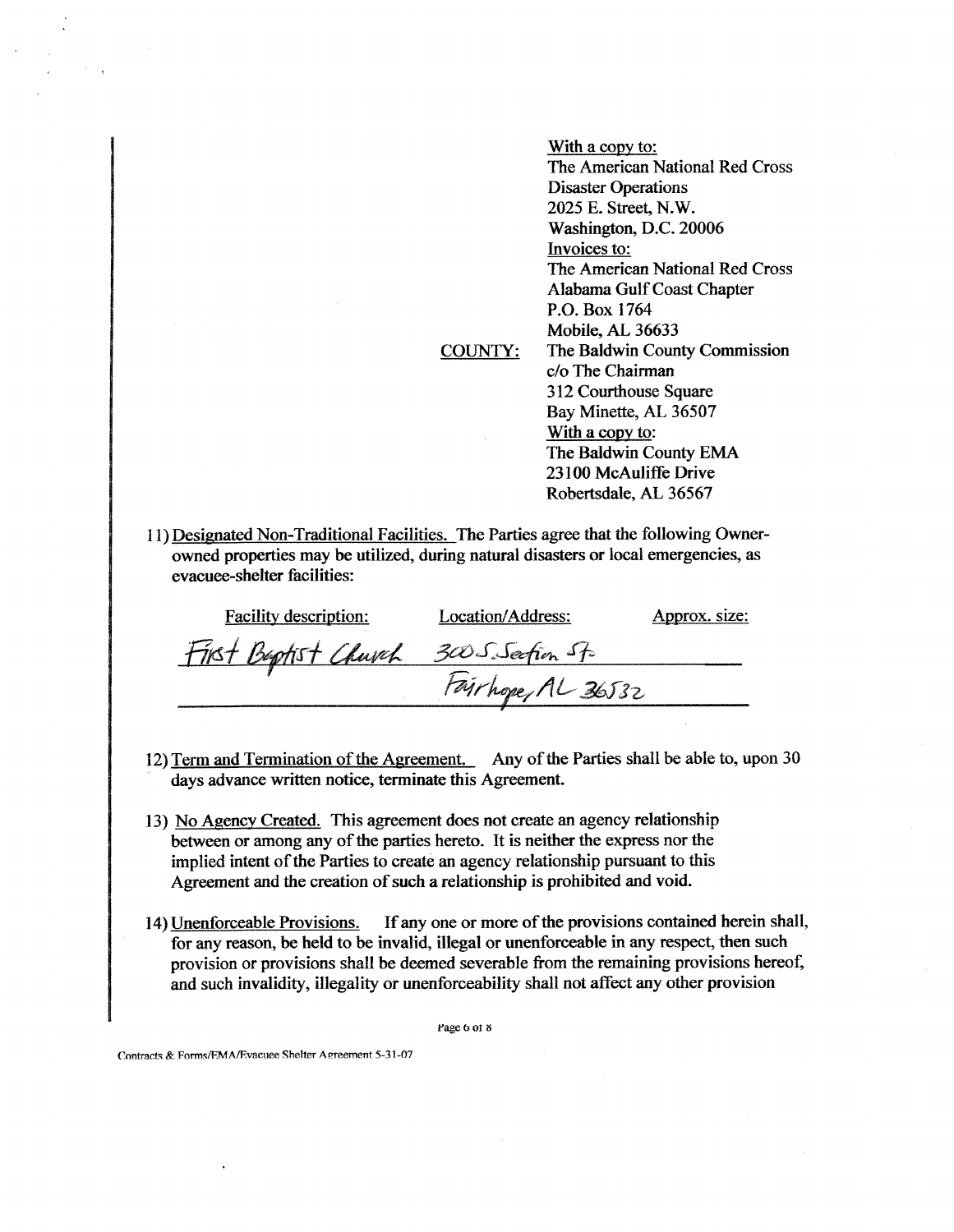hereof. This Agreement shall be construed **as** if such invalid, illegal or unenforceable provision had never been contained herein.

- 15) Entire Agreement. This Agreement represents the entire and integrated agreement between the Parties and supersedes all prior negotiations, representations, or agreements, either written or oral. This Agreement may be amended only by written instrument signed by all Parties.
- 16) Failure to Strictly Enforce Perfomance. The failure of the Parties to insist upon the strict performance of any of the terms, covenants, agreements and conditions of this Agreement shall not constitute, and shall never be asserted by the other Parties as constituting a default or be construed as a waiver or relinquishment of the right of the other Parties to thereafter enforce **any** such term, covenant, agreement, or condition, but the same shall continue in full force and effect.
- 17) Assignment. This Agreement or any interest herein shall not be assigned transferred or othenvise encumbered by the Parties without the prior witten consent of the other Parties, which each party may withhold or grant in its sole discretion.

IN WITNESS THEREOF, the Parties hereto have executed this Agreement effective on the last date that the same is filly executed by the Parties as herein written.

*SIGNATURE AND NOTARY PAGE TO FOLLOW* 

## THE REMAINDER OF THIS PAGE INTENTIONALLY LEFT BLANK

**rage 1 ot a**